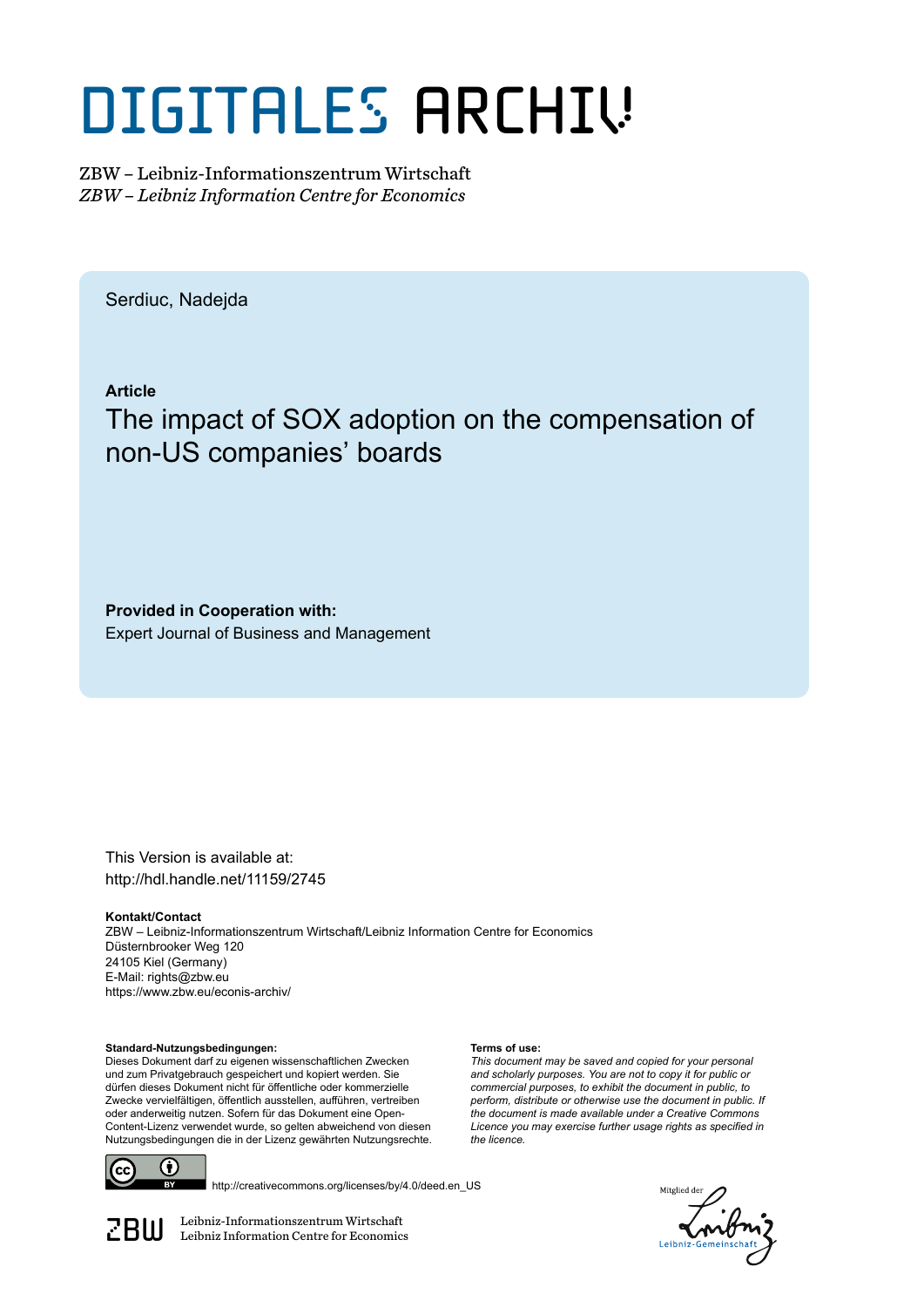

**Expert Journal of Business and Management,** Volume 3, Issue 2, pp. 182-188, 2015 © 2015 The Authors. Published by Sprint Investify. ISSN 2344-6781 http://Business.ExpertJournals.com

## The Impact of SOX Adoption on the Compensation of Non-US Companies' Boards: The Case of Canadian Companies

### Nadejda SERDIUC and Hanen KHEMAKHEM\*

École des Sciences de la Gestion de l'Université du Québec à Montréal ESG-UQAM

*The purpose of this article is to study the relationship between the adoption of the Sarbanes-Oxley Act (SOX) and the compensation of the board of directors of Canadian companies listed on US stock markets. The SOX act, promulgated on 30 July 2002 and the rules adopted by the Securities and Exchange Commission (SEC) require, among furthermore, a majority of independent directors on boards. The literature focuses on two main differences between US companies and Canadian companies: more concentrated ownership and the smaller market capitalization of Canadian companies. Therefore, a consistent application of SOX on all the companies that differ at the base, in their size and structure, may have a different impact on the costs of compliance. Using a sample of 17 Canadian companies listed on US stock exchanges from 2001 to 2004, our analysis show that there is a link between the adoption of SOX and the increased in the cash compensation of the board of directors. The results also show that the effect of SOX is different depending on the company's size.*

*Keywords: SOX, Board of directors, Board compensation, Canadian companies*

*JEL Classification: G380*

#### **1. Introduction**

The US regulations including the Sarbanes-Oxley Act (SOX), the rules adopted by the Securities and Exchange Commission (SEC), the New York Stock Exchange (NYSE) and National Association of Securities Dealers (NASD) focus on the importance of independent directors on the board of directors and its committees. SOX focuses mainly on the audit committees of public companies. Article 301 (Public Company Audit Committes) requires that each member of the audit committee be independent. The rules adopted by the NYSE and NASDAQ require companies to have a majority of independent directors and compensation committees and appointment / fully independent governance. (The SEC Release No. 34- 48745).

\* Corresponding Author:

Received 15 October 2015 | Accepted 28 October 2015 | Available Online 14 November 2015

Cite Reference:

Article History:

 $\overline{a}$ 

Hanen Khemakhem, Accounting department, ESG-UQAM École des Sciences de la Gestion de l'Université du Québec à Montréal, Canada

Serdiuc, N. and Khemakhem, H., 2015. The Impact of SOX Adoption on the Compensation of Non-US Companies' Boards: The Case of Canadian Companies. *Expert Journal of Business and Management,* 3(2), pp.182-188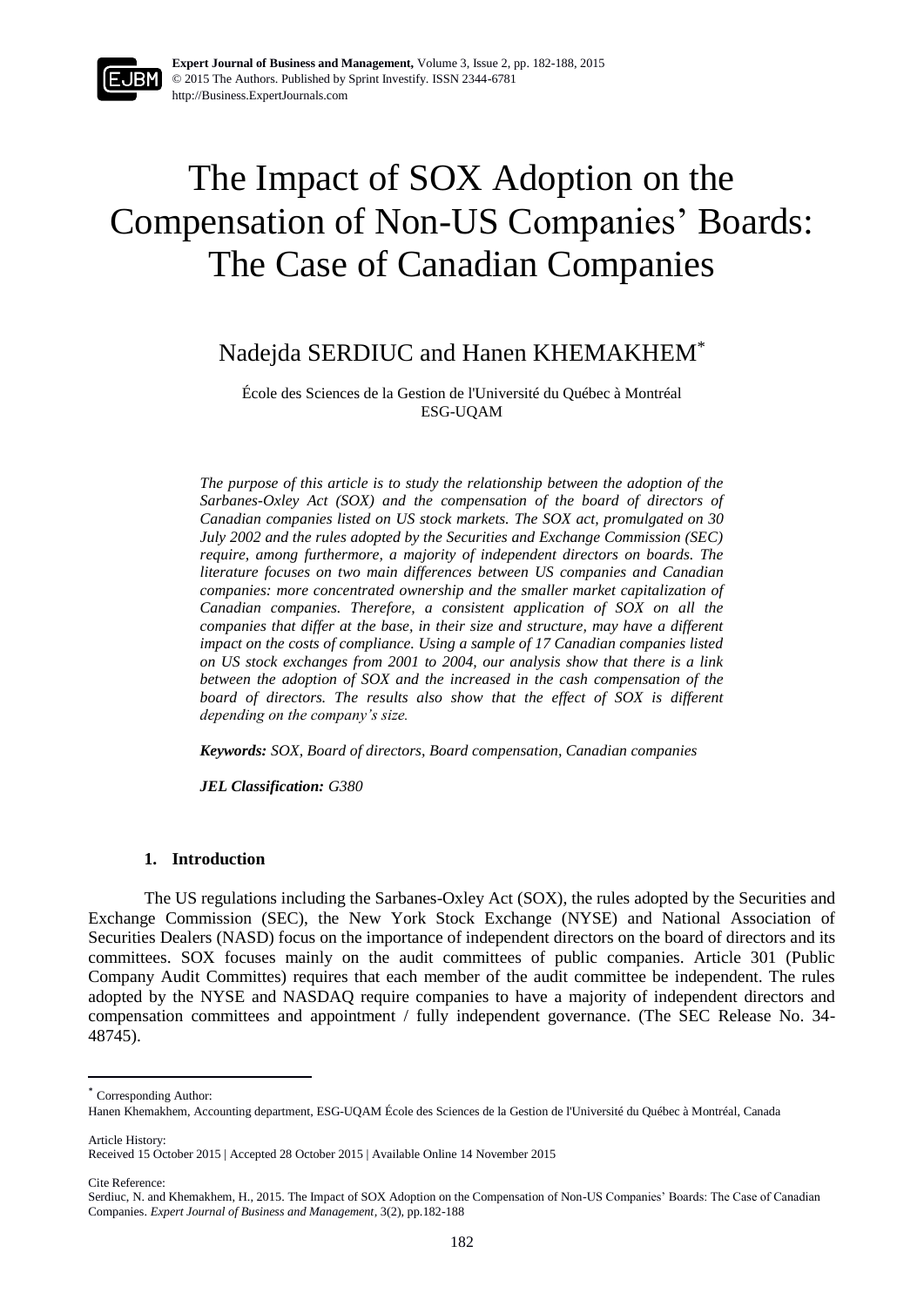Serdiuc, N. and Khemakhem, H., 2015. The Impact of SOX Adoption on the Compensation of Non-US Companies' Boards: The Case of Canadian Companies. *Expert Journal of Business and Management,* 3(2), pp.182-188

According to several authors, board independence is important for the preservation of shareholder wealth (Berle and Means, 1932; Fama and Jensen, 1983; Jensen, 1993). However, the effectiveness of independent directors is limited due to information asymmetry compared to the internal board members. Indeed, most studies find no significant relationship between board independence and firm performance (Agrawal and Knoeber 1996; Bhagat and Black, 2002). Also, several authors have shown that there is an increased cost due to increased regulation (Wintoki, 2007; Bruno and Claessens, 2010; Litvak, 2007; Butler and Ribstein, 2006). Besides Linck, Netter and Yang (2009) found that the application of SOX increases the costs of remuneration of the directors by increasing their workload and their risks. Chhaochharia and Grinstein (2007) found that high compliance costs of new regulations have had major consequences for small businesses.

The purpose of this article is to show the impact of the application of Sox on other companies than American companies in term of board fees. Our goal is to analyze how does SOX, which is an international law enforcement, affected the costs of remuneration of directors of foreign companies such as Canadian companies listed on US markets. Indeed, SOX does not apply only to US companies, but all companies whose securities are traded on US exchanges (Litvak, 2007). Many of these companies are non-US companies with multiple differences such as the company's structure and size.

According to Gray (2005), in the case of Canadian companies, these differences imply first, a more concentrated ownership, compared to US companies. This feature could be decisive for the increased independence of the Board.

Another difference is the fact that many Canadian companies are characterized by a market capitalization which is smaller than US. Canada unlike the United States, do not have a national securities commission and is characterized by a large number of actors involved in the regulation of financial markets (Carnaghan and Gunz, 2007).

The cross listing of Canadian companies allow us to conduct this study. In addition, mandatory vs voluntary approaches (Canadian regulation on board of directors is non-mandatory, e.g. policy Statement 58- 201 in Canada. See Khemakhem, Baillargeon and Gélinas (2014) for further information.) and the different dates of entry into force of governance reforms in both countries are favourable to the realisation of this work. There are several studies that have examined the analysis of the costs and benefits of SOX on US companies (Butler and Ribstein, 2006; Linck, Netter and Yang, 2009; Wintoki, 2007), or foreign companies (Litvak, 2007). However, the analysis of the impact of SOX on the costs of remuneration of Canadian boards remains little explored in the literature.

Our analysis contributes to the debate on the uniform application of SOX on all the companies listed on US exchanges, including foreign companies whose country of origin have different laws and practices.

Our results show that there is a link between the entry into force of SOX, which imposes certain characteristics of the board, and the costs of remuneration of directors of Canadian companies listed on US stock markets.

#### **2. Literature Review and Hypotheses**

Several studies show that the introduction of new rules may affect the value of the firm. Indeed, Chhaochharia and Grinstein (2007) and Wintoki (2007) find that SOX in the US has negatively affected the value of some US companies.

Wintoki (2007) emphasizes the fact that it is the small companies that have suffered most from the implementation of SOX because of higher costs. His results indicate that boards are generally structured according to economic efficiency and maximizing the company's value. Therefore, a company whose optimal board structure requires more internal directors on the board could have less benefit from the new governance rules requiring more independent directors on the board.

Arcot and Bruno (2005) argue that the rules of governance are an exercise of checking boxes for businesses, where more marked boxes means better corporate governance. If the effectiveness of corporate governance following the adoption of SOX is still estimated in the years that follow, compliance costs them are more obvious. To meet the new requirements companies must assess and document their existing control systems, determine what changes are necessary to improve these systems to implement the changes and test the effectiveness of internal controls established. The costs of achieving these tasks include increasing salaries and benefits, external consulting fees and new and appropriate technologies (hardware and software) (Eldridge and Kealey, 2005). In addition, the increased responsibility of directors and officers, generated by this wave of regulatory provisions, serves to discourage entrepreneurial behavior (Gray, 2005).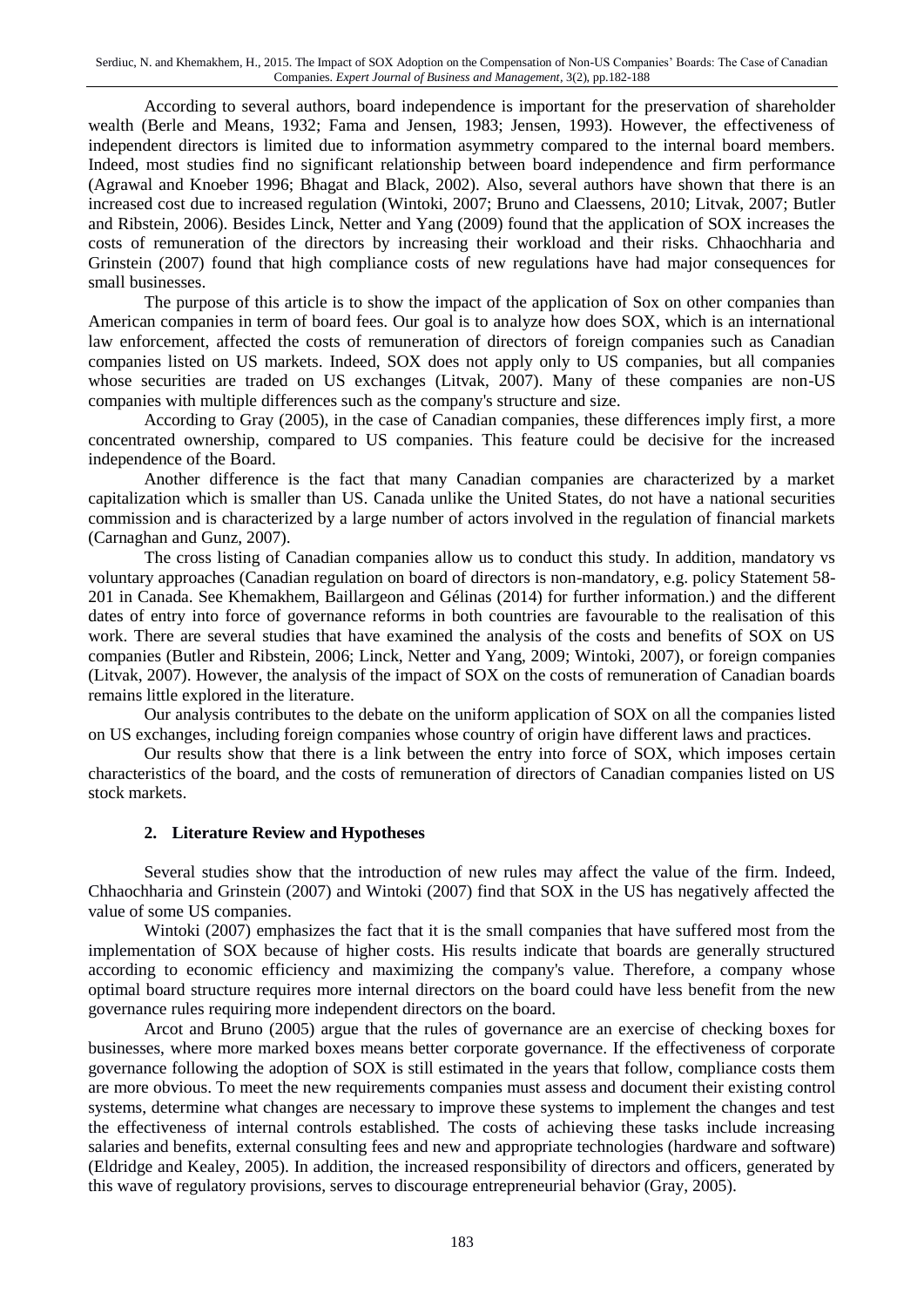Serdiuc, N. and Khemakhem, H., 2015. The Impact of SOX Adoption on the Compensation of Non-US Companies' Boards: The Case of Canadian Companies. *Expert Journal of Business and Management,* 3(2), pp.182-188

The compliance cost with SOX is according to different estimates in the tens of billions of US dollars (Gray, 2005). This significant financial burden fell disproportionately on small companies before SOX, had fewer outside directors that large companies according Linck et al. (2009). Indeed, their study shows that spending by smaller companies towards the compensation of directors appear to have greatly increased. According to this, they went from \$ 21,688 to \$ 40,783 for medium enterprises between 2001 and 2004. For small businesses, compensation for outside directors increased from \$ 7.25 to \$ 9.76 per \$ 1,000 in net sales during the same period, compared to an insignificant increase of \$ 0.20 per \$ 1,000 in net sales for large companies.

The costs of SOX compliance are disproportionate specifically for small businesses. To avoid SOX, some small businesses have chosen to become private, or to reduce the number of public registered shareholders below 300, which is the application threshold imposed by the Securities and Exchange Act of 1934, including SOX belongs. Butler and Ribstein (2006) conclude that there is no justification to impose new laws, even if they could reduce fraud, and as long as compliance costs outweigh any potential benefit from the reduction of fraud.

In this regard, Morgenstern, Nealis and Kleinman (2004) argue that the small cap issuers generally have a more limited financial strength (often with less experience in the public sector) and major emitters. Small businesses, according to these authors, have sometimes only one financial officer and no internal staff. CFOs of these companies regularly play multiple roles in finance, administration and operations. These transmitters may find that management spends a lot of time to the disclosure required by the SEC and compliance rather than operations and profitability.

Morgenstern, Nealis and Kleinman (2004) and point out that small issuers that have insufficient resources and a limited number of qualified administrators, will be less able to recruit, reward, or retain the talent needed. Their empirical data show that the costs of administrator's retention increase when the size of the company decreases. Morgenstern, Nealis and Kleinman (2004) conclude that the Sarbanes-Oxley (SOX) must be reconsidered with a significant sensitivity of its impact on mid-cap issuers, private companies and general capital markets. For SOX achieve its objectives, the rules must make a stronger distinction between issuers by market capitalization or income.

Bruno and Claessens (2010) found that strong governance practices are less profitable for small businesses, probably because of the high costs in terms of monitoring, time and resources that exceed the benefits. The same authors argue that it is better to leave the control of managers to market forces and that SOX imposes an unnecessary bureaucratic weight.

In this vein, we look at the consequences for foreign issuers subject to SOX, including Canada and whose capital structure is different from that of US companies. Because of their activity, many Canadian companies are subject to US regulations. There are several differences between the Canadian and US regulations relating to governance, namely the adoption approach (mandatory / voluntary) or the effective date but also in the financial structure of the companies (Carnaghan Gunz, 2007). Indeed, Canadian companies are characterized by low market capitalization compared to the US. Canadian companies also have a more concentrated ownership and higher homestead that US companies. In Canada, the regulations relating to the Board of Directors is mostly voluntary. Indeed, the independence of the board is not mandatory in Canada.

Given these characteristics, we expect that the costs relating to the remuneration of directors in Canadian companies, subject to US regulations, be increased after the adoption of SOX and the fact that this increase is different depending on the size of companies. We therefore test the following hypotheses:

*H 1: The adoption of SOX increases the board of directors' fees of Canadian companies listed in US financial markets.*

*H 2: The effect of the adoption of SOX depends on company size.*

#### **3. Research Methodology**

#### **3.1. Sample Selection and Data Collection**

Our starting point is the set of Canadian companies listed on US stock market from 2001 to 2004 before the entry into force of Canadian regulation. Financial sector companies are eliminated cause of their special regulations. Companies that have experienced significant variations in size are eliminated to allow us to analyze the size effect.

The final sample was 17 for a total of 64 firm-year observations. Table 1 details the sample selection.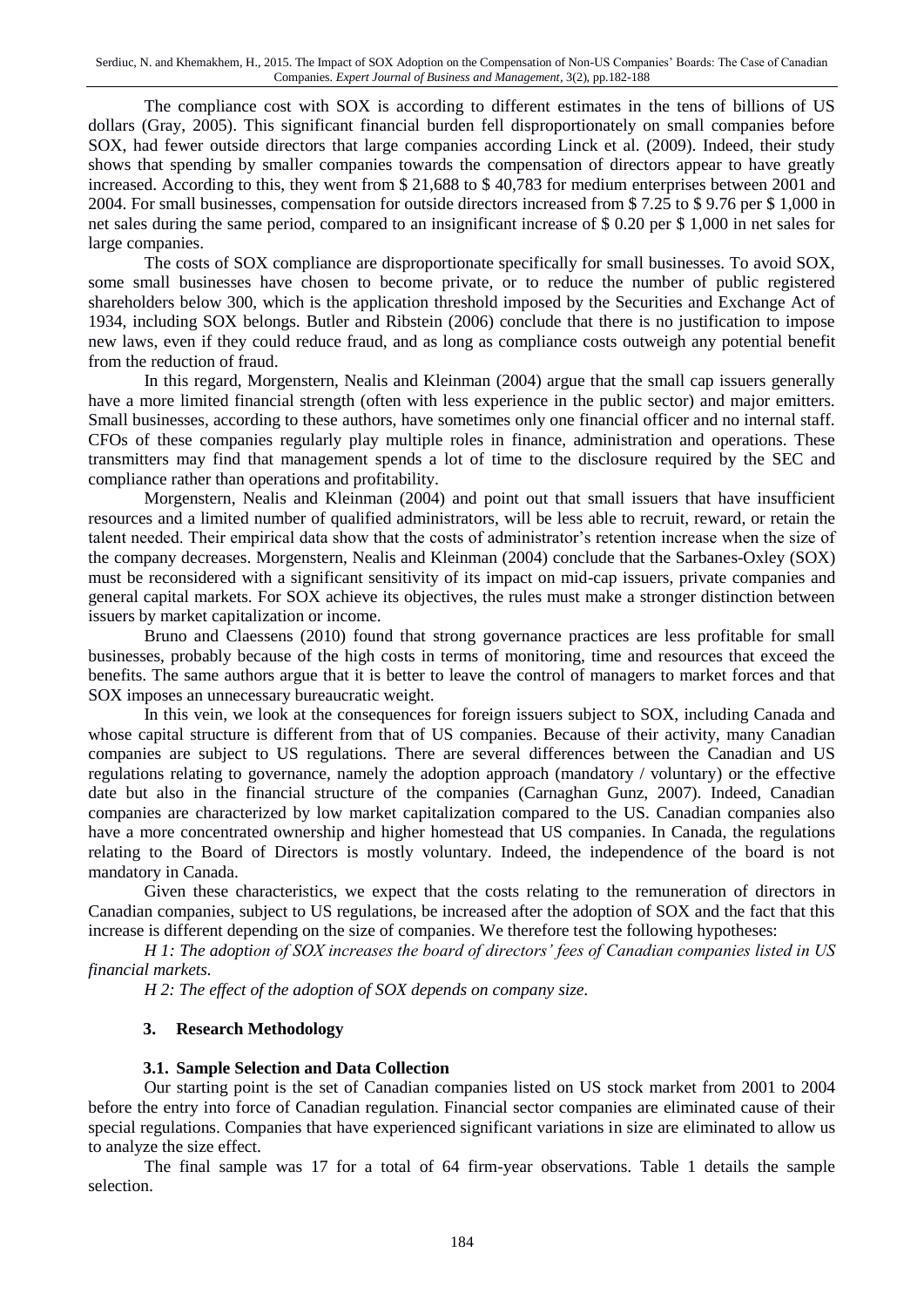*Table 1. Sample Selection*

|                                                                                | <b>Total</b> |
|--------------------------------------------------------------------------------|--------------|
| Listed companies in both Canadian and American stock markets from 2001 to 2004 | 122.         |
| Companies whose total assets doubled or decreased by half between 2001 to 2004 | 34           |
| Financial companies                                                            |              |
| Delisted companies between 2001-2004                                           |              |
| Missing data                                                                   | 44           |
| <b>Total</b>                                                                   |              |

Data collection period is from 2001 to 2004:

- From 2001 to 2002 is the period of time before the implementation of SOX.
- From 2003 to  $2004 -$  is after the implementation of SOX and before the adoption of the Canadian regulations on board of directors (Canadian regulation on board of directors, especially policy Statement 58-201 is adopted since 2005).

Data on the remuneration of directors were collected manually in circulars available at SEDAR.com. Financial data are extracted from the Global Compustat database.

#### **3.2. Proposed Model**

We use the following model:

#### *Compensation = Post SOX + Size + ROA + MTB*

With:

Compensation: cash compensation of the board of directors. POSTSOX: dummy variable; 1 for 2003,2004 and 0 otherwise. Size: Log of market value of equity. ROA: Return on assets ratio. MTB: Market to book ratio.

#### **4. Analysis and Results**

We use the analysis of covariance (ANCOVA) due to the small sample size. The ANCOVA analysis is a statistical method to test by a general linear model, the effect on a continuous dependent variable of one or more categorical predictors, regardless of the effect of other continuous quantitative factors, known covariates. In other words, the ANCOVA is a combination between an ANOVA and a regression.

Moreover, Tables 2 and 3 show that there is an increase in board compensation after SOX (see the middle that increases after SOX). The tables of descriptive statistics show that the direction of change is positive (the mean before and after SOX).

The tables 2 and 3 show that, after SOX application, the mean remuneration increases. The SOX variable has a significant effect on the cash compensation of directors in table 4. These results support our hypothesis (H1).

It demonstrates that SOX increases the costs of remuneration of directors of Canadian companies listed on US financial markets.

| <b>Table 2.</b> Board Cash Compensation before SOX (Mean compensation for 2001-2002) |           |                               |                |                |
|--------------------------------------------------------------------------------------|-----------|-------------------------------|----------------|----------------|
| No. of observations                                                                  | Mean      | Standard-<br><b>Deviation</b> | <b>Minimum</b> | <b>Maximum</b> |
| -34                                                                                  | 18 671.18 | 12175.51                      | 2 500.00       | 50 000.00      |

*Table 2. Board Cash Compensation before SOX (Mean compensation for 2001-2002)*

| Table 3. Board Cash Compensation after SOX (Mean compensation for 2003-2004) |  |  |  |
|------------------------------------------------------------------------------|--|--|--|
|------------------------------------------------------------------------------|--|--|--|

| No. of observations | Mean      | Standard-<br><b>Deviation</b> | <b>Minimum</b> | <b>Maximum</b> |
|---------------------|-----------|-------------------------------|----------------|----------------|
| 34                  | 25 316.76 | 17161.79                      | 7 500.00       | 100 000.00     |

We carried out another ANCOVA analysis to find if SOX has had a different effect on small and large companies. We used the interaction between the variable size and variable SOX. Table 5 presents the results of this analysis. We see that the interaction (Size\* SOX) is significant (Table 5) it confirms our hypothesis H 2 and indicates that the effect of the law is different depending on firm size.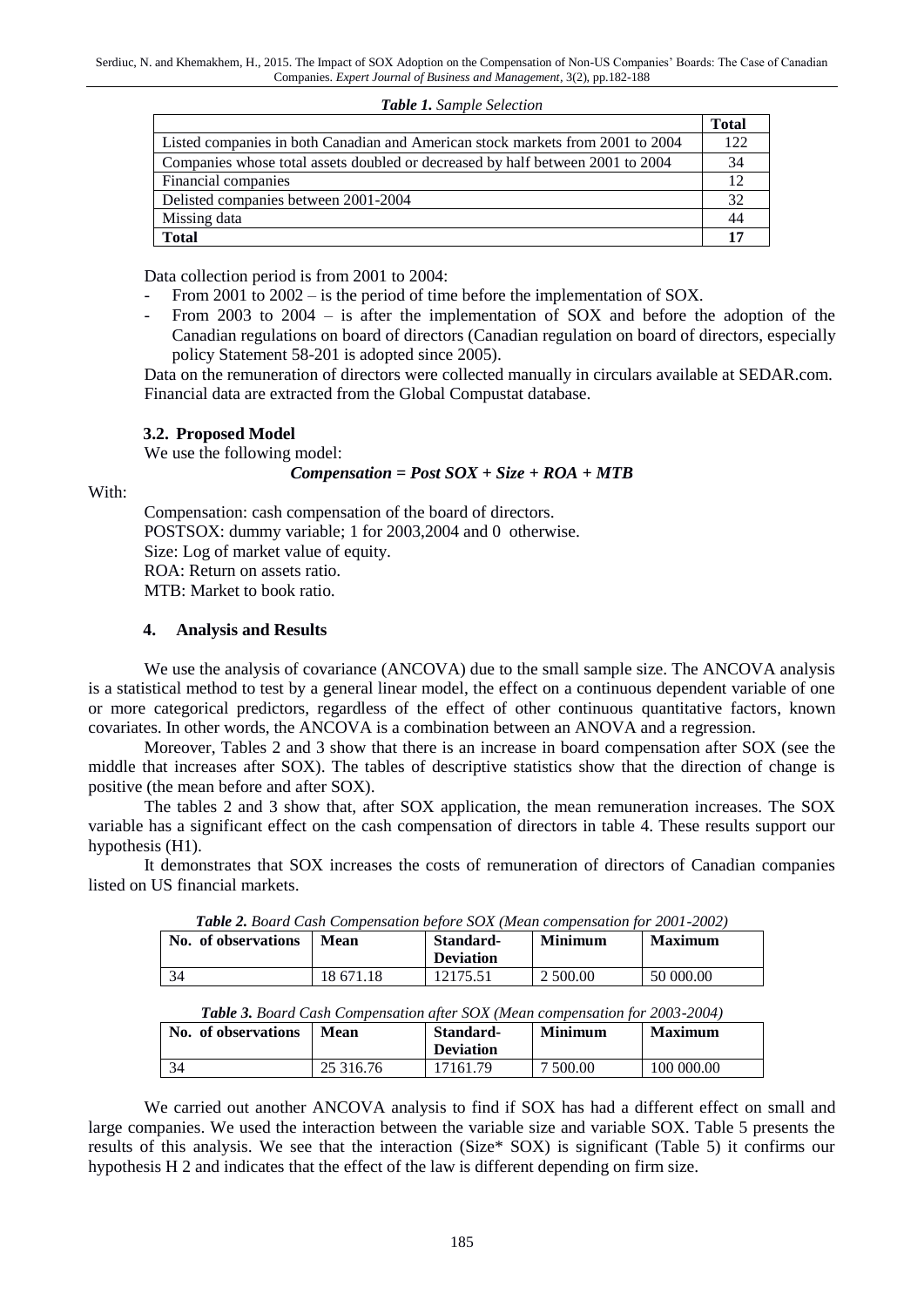| Table 4. ANCOVA - SOX effect on board compensation                |  |          |          |      |             |
|-------------------------------------------------------------------|--|----------|----------|------|-------------|
| <b>Variables</b>                                                  |  | DDL Num. | DDL den. |      | P value     |
| SOX                                                               |  |          | 46       | 7.83 | $0.0075***$ |
| <b>Size</b>                                                       |  |          | 46       | 5.10 | $0.0286**$  |
| <b>ROA</b>                                                        |  |          | 46       | 0.19 | 0.6651      |
| <b>MTB</b>                                                        |  |          | 46       | 5.88 | $0.0193**$  |
| Note: *** sign. at $1\%$ ** sign. at $5\%$ * sign. at 10 % level. |  |          |          |      |             |

*Table 5. ANCOVA - Combined effect of SOX and companies' size on board compensation*

| <b>Variables</b> | DDL Num. | DDL den. |       | P value        |
|------------------|----------|----------|-------|----------------|
| SOX              |          | 46       | 18.36 | ${<}0.0001***$ |
| <b>Size</b>      |          | 46       | 3.98  | $0.0520*$      |
| SOX *Size        |          | 46       | 4.50  | $0.0394**$     |
| <b>ROA</b>       |          | 46       | 1.65  | 0.2049         |
| <b>MTB</b>       |          | 46       | 2.17  | 0.1479         |

Note: \*\*\* sign. at 1%<sup>\*\*</sup> sign. at 5 %<sup>\*</sup> sign. at 10 % level.

Where:

Independent variable: directors' cash compensation. SOX : dummy variable ; 1 for years 2003,2004 and 0 otherwise. Size: Log of market value of equity. ROA : Return on assets. MTB : Market to book.

The results show that there is a link between the entry into force of SOX that imposes certain characteristics of the board and the directors' cash compensation of Canadian companies listed on US financial market. The cash compensation of Canadian boards increased after the implementation of the Sarbanes-Oxley Act in 2002.

#### **5. Conclusion and Discussion**

The literature highlighted the impact of board independence on the financial performance of the firm (Agrawal and Knoeber 1996; Bhagat and Black, 2002, Bhagat and Bolton, 2008). Other studies such as Bruno and Claessens (2010), Butler and Ribstein (2006) Litvak (2007) and Wintoki (2007) found a significant compliance costs for US companies following the enactment of SOX. However, very few studies have addressed the impact of SOX on the costs of compliance of foreign inter-listed companies in US stock exchange. However, it is interesting to study the effect of a uniform application of SOX on all the companies on US exchanges, including foreign and whose country of origin are characterized by different laws and governance practices of the US.

The Canadian context offers a special opportunity for research because that the most part of the voluntary on board is non-mandatory. In addition, the different dates of entry into force of the respective reforms in both countries allow the realization of the study.

Our results confirm that there is relationship between the adoption of SOX and the remuneration of directors and that, controlling for the ROA ratio, MTB ratio and for the size variable.

We find that the cash compensation of the board increased after the implementation of the Sarbanes-Oxley Act in 2002. This may be attributed to the increase of tasks and responsibilities of the board after SOX and consequently an increase in his pay.

Our findings join those of Linck, Netter and Yang (2009) regarding the effect of SOX depending on company size. Moreover, we find that SOX has influenced in different ways small and large companies. Company size seems to be a main factor influencing the increase of board cash compensation.

Combined with SOX entry in to force, the company size has a significant effect on board compensation indicating that the impact of SOX adoption depends on company's size.

The compliance with the provisions of SOX could be more difficult for smaller size companies than for larger ones and this is due to their ability to face the increase of compliance cost.

The compliance fees could also be a barrier for small non-US companies for being listed on US stock markets.

Our results may suffer from certain limitations inherent to the sample selection and variable measures, including the dependent variable, the remuneration of directors. Note that, in contrast to other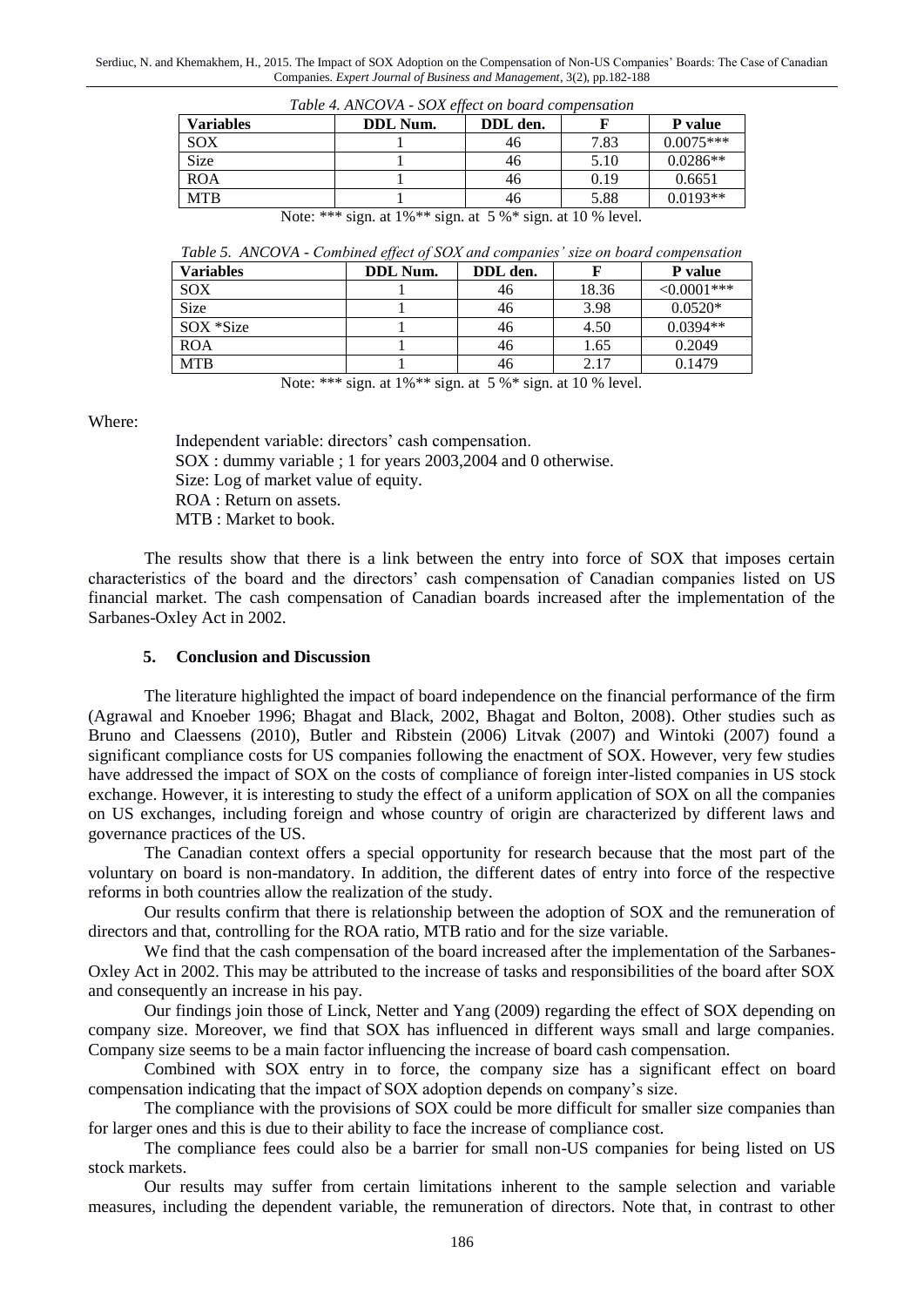studies (Linck, Netter and Yang, 2009; Wintoki, 2007), which use the total compensation (cash compensation and options), we use only cash compensation. This choice is result of insufficient or even the lack of data on options compensation for several Canadian firms. Some limitations of generalizability of the results are due to the small number of sample firms. Conducting the study on a larger sample and more years will allow better generalizability of the results. Also, our study did not reveal the quantified impact of increased costs for Canadian companies. Future research may investigate the effect of SOX on increased cost and financial performance of non-US firms listed on US capital market.

#### **References**

- Agrawal, A. and Knoeber, C. R., 1996. Firm performance and mechanisms to control agency problems between managers and shareholders. *Journal of Financial and Quantitative Analysis, 31*(3), pp.377- 397.
- Arcot, S. and Bruno, V. G., 2005. *In Letter but not in Spirit: An Analysis of Corporate Governance in the UK.* Working paper. SSRN. http://papers.ssrn.com/sol3/papers.cfm?abstract\_id=819784
- Berle, A. and Means, G., 1932. *The Modern Corporation and Private Property*. New York : Transaction Publishers.
- Bhagat, S. and B. Bolton. 2008. Corporate governance and firm performance. *Journal of Corporate Finance*, vol.14, no 3, pp.257-273.
- Bhagat, S. and Black, B., 2002. The non-correlation between board independence and long-term firm performance. *Journal of Corporation Law, 27*(2), pp.231-273.
- Bruno, V. and Claessens, S., 2010. Corporate governance and regulation: Can there be too much of a good thing? *Journal of Financial Intermediation, 19*(4), pp. 461-482.
- Butler, H. N. and Ribstein, L. E., 2006. *The Sarbanes-Oxley Debacle: How to Fix It and What We've*  Learned. Working paper. SSRN. [online] Available at: http://papers.ssrn.com/sol3/papers.cfm?abstract\_id=911277##
- Carnaghan, C. and Gunz, S. P., 2007. Recent Changes in the Regulation of Financial Markets and Reporting in Canada. *Accounting Perspectives, 6*(1), pp.55-94.
- Chhaochharia, V. and Grinstein, Y., 2007. Corporate Governance and Firm Value: The Impact of the 2002 Governance Rules. *The Journal of Finance, 62*(4), pp.1789-1825.
- Eldridge, S. W. and Kealey, B. T., 2005. SOX Costs: Auditor Attestation under Section 404. Working paper. SSRN. [online] Available at: http://dx.doi.org/10.2139/ssrn.743285 [Accessed on 17 February 2015]
- Fama, E. F., 1980. Agency Problems and the Theory of the Firm. *Journal of Political Economy, 88*(2), pp.288-307.
- Fama, E. F. and Jensen, M. C., 1983. Separation of Ownership and Control. *Journal of Law and Economics, 26*(2), pp. 301-325.
- Gray, T., 2005. Canadian Response to the US Sarbanes-Oxley Act of 2002: New Directions for Corporate Governance. *Library of Parliament, Canada. PRB 05-37E.*
- Jensen, M. C., 1993. The Modern Industrial Revolution, Exit, and the Failure of Internal Control Systems. *Journal of Finance, 48*(3), pp.831-880.
- Jensen, M. C. and Meckling, W. H., 1976. Theory of the firm: Managerial behavior, agency costs and ownership structure. *Journal of Financial Economics, 3*(4), pp.305-360.
- Jensen, M. C. and Murphy, K. J., 1990. CEO Incentives It's Not How Much You Pay, But How. *Harvard Business Review, 68*(3), pp.138-149.
- Khemakhem, H., P. Gélinas and L. Baillargeon. 2014. Catalysts of Change in the Board Room: the case of the introduction of policy statement 58-201. *Journal of Legal, Ethical and Regulatory Issues*, JLERI), 17(1), pp.129-151.
- La Porta, R., Lopez-de-Silanes, F., Shleifer, A. and Vishny, R., 2000. Investor protection and corporate governance. *Journal of Financial Economics, 58*(1–2), pp.3-27.
- Linck, J. S., Netter, J. M. and Yang, T., 2009. The Effects and Unintended Consequences of the Sarbanes-Oxley Act on the Supply and Demand for Directors. *The Review of Financial Studies, 22*(8), pp.3287-3328.
- Litvak, K., 2007. The effect of the Sarbanes-Oxley act on non-US companies cross-listed in the US. *Journal of Corporate Finance, 13*(2–3), pp.195-228.
- Morgenstern, M., Nealis, P. and Kleinman, K., 2004. *The impact of Sarbanes-Oxley on mid-cap issuers*. [online] Available at: http://www.sec.gov/info/smallbus/mmorgensternmidcap.pdf [Accessed on 17 February 2015]